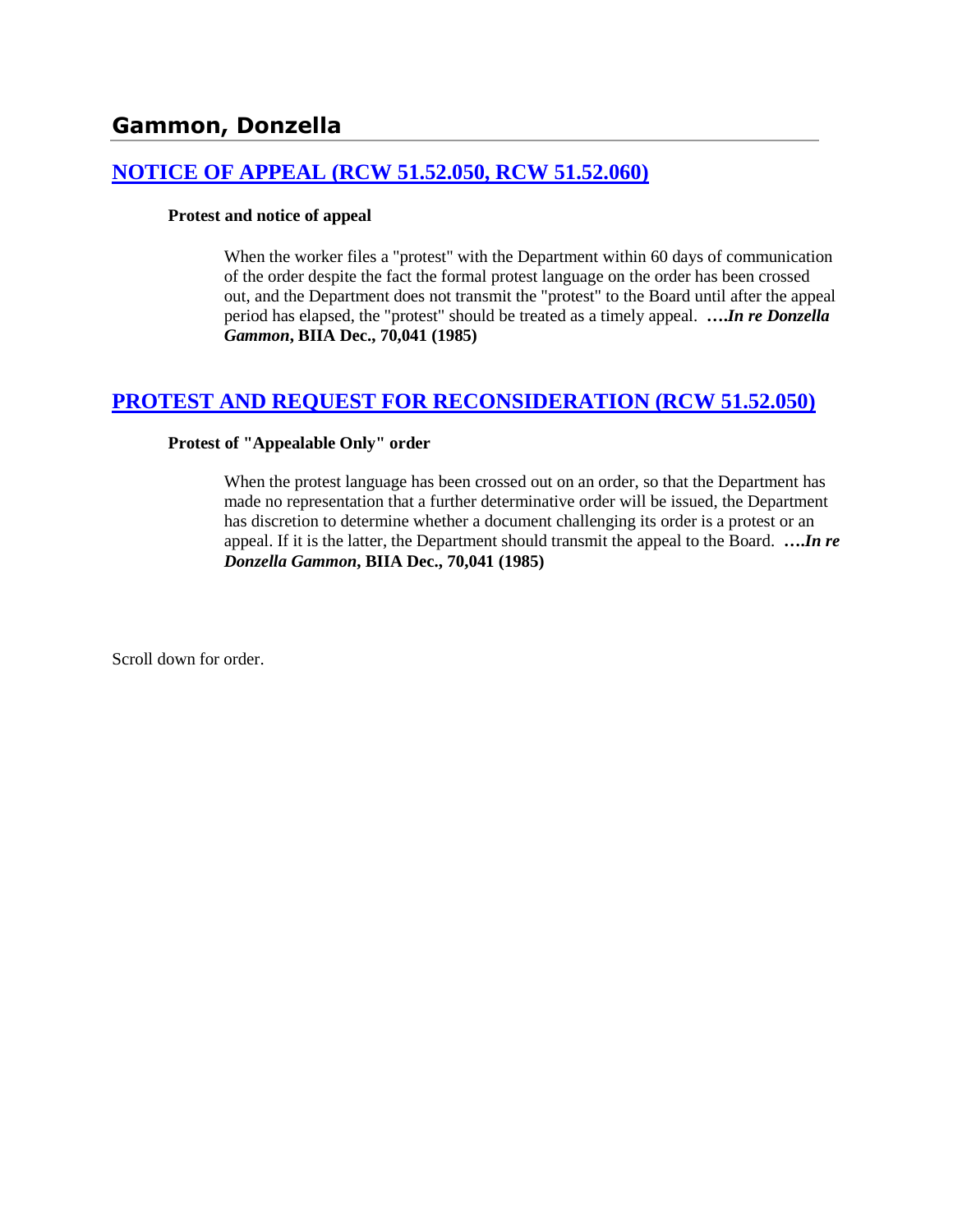## **BEFORE THE BOARD OF INDUSTRIAL INSURANCE APPEALS STATE OF WASHINGTON**

**) ) )**

**IN RE: DONZELLA GAMMON ) DOCKET NO. 70,041**

## **ORDER SETTING ASIDE PROPOSED DECISION AND ORDER AND REMANDING TO CLAIM NO. S-407897 ) INDUSTRIAL APPEALS JUDGE**

APPEARANCES:

Claimant, Donzella Gammon, by Sharpe Law Firm, per Gwynn Townes and Mark Lange

Self-insured employer, Sisters of Providence in Washington, by Schwabe, Williamson, Wyatt, Moore and Roberts, per Gary D. Keehn and Janet Smith

This is an appeal by the claimant received by this Board on March 14, 1985, from an order of the Department of Labor and Industries dated December 20, 1984. The order adhered to the provisions of an order dated August 24, 1984 which closed the claim with no permanent partial disability award. **REMANDED TO INDUSTRIAL APPEALS JUDGE FOR FURTHER PROCEEDINGS**.

# **DECISION**

Pursuant to RCW 51.52.104 and RCW 51.52.106, this matter is before the Board for review and decision on a timely Petition for Review filed by the employer to a Proposed Decision and Order issued on June 20, 1985 in which this appeal was dismissed and the matter recommended to be returned to the Department for its further consideration of the issues raised by the protest to the Department's order.

The question posed by the Petition for Review concerns whether the Department order dated December 20, 1984 became final and unreviewable.

When a determinative order is issued by the Department of Labor and Industries, the law permits an aggrieved party to either request reconsideration of the Department or to file an appeal with the Board of Industrial Insurance Appeals. RCW 51.52.050. The aggrieved party (the claimant in this particular case) must do so within 60 days of the date the Department's order was communicated. RCW 51.52.050; RCW 51.52.060. The 60-day period is jurisdictional and the Board has no authority to waive its application. Lewis v. Department of Labor and Industries, 46 Wn.2d 391 (1955).

1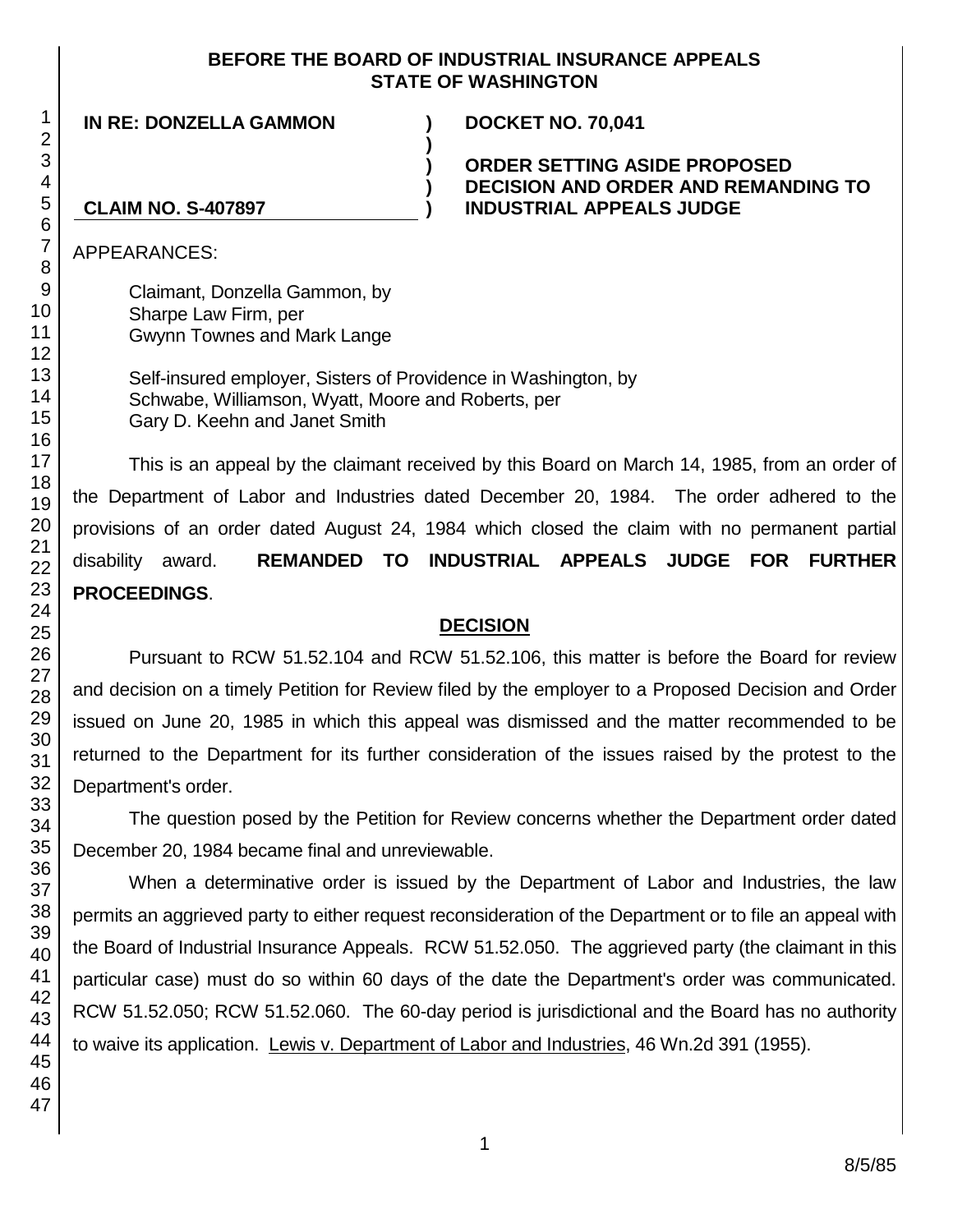A careful review of this claim's chronology, however, does reveal that timely action was taken by the claimant sufficient to toll the finality of the order on appeal.

This claim was opened following the claimant's injury in March, 1981. The claim remained open until the Department issued an order on August 24, 1984 closing the claim with time-loss compensation through April 1, 1984 and without award for permanent disability. The claimant protested that action to the Department on September 18, 1984. The Department responded to the protest by holding its August 24, 1984 order in abeyance, pending further consideration. On December 20, 1984 the Department issued another determinative order adhering to the closure of the claim. The Department attempted to obliterate from its December 20, 1984 order a printed recitation of the parties' rights to protest or request reconsideration of said order.

A letter from claimant's counsel was received by the Department on February 14, 1985. The substance of that communication challenged the correctness of the Department's order of December 20, 1984, and set forth the reasons for so challenging. It also contained a statement of claimant's intent to "protest" to the Department as opposed to "appealing" to the Board.

Though this letter was filed within the sixty-day protest and/or appeal time limitation, the Department did not transmit it to this Board until March 14, 1985. Since 84 days had elapsed from the issuance of the Department order to receipt by this Board of the letter, the appeal was granted "subject to proof of timeliness".

The Proposed Decision and Order characterized the February 14, 1985 communication to be a timely protest, and directed the matter to be returned to the Department for further consideration. The employer's Petition for Review objects to this result, arguing that the language of the claimant's letter prevented it from being considered an appeal, and that the attempted expunging of the "right to protest" language from the Department's order prevented the letter from effectuating a protest. We are thus urged to dismiss this appeal outright.

As indicated above, parties' appeal rights (and rights to request reconsideration) are governed by statute. RCW 51.52.050 specifically provides, in part:

> "Whenever the department has taken any action or made any decision relating to any phase of the administration of this title the worker, beneficiary, employer, or other person aggrieved thereby may request reconsideration of the department or may appeal to the board."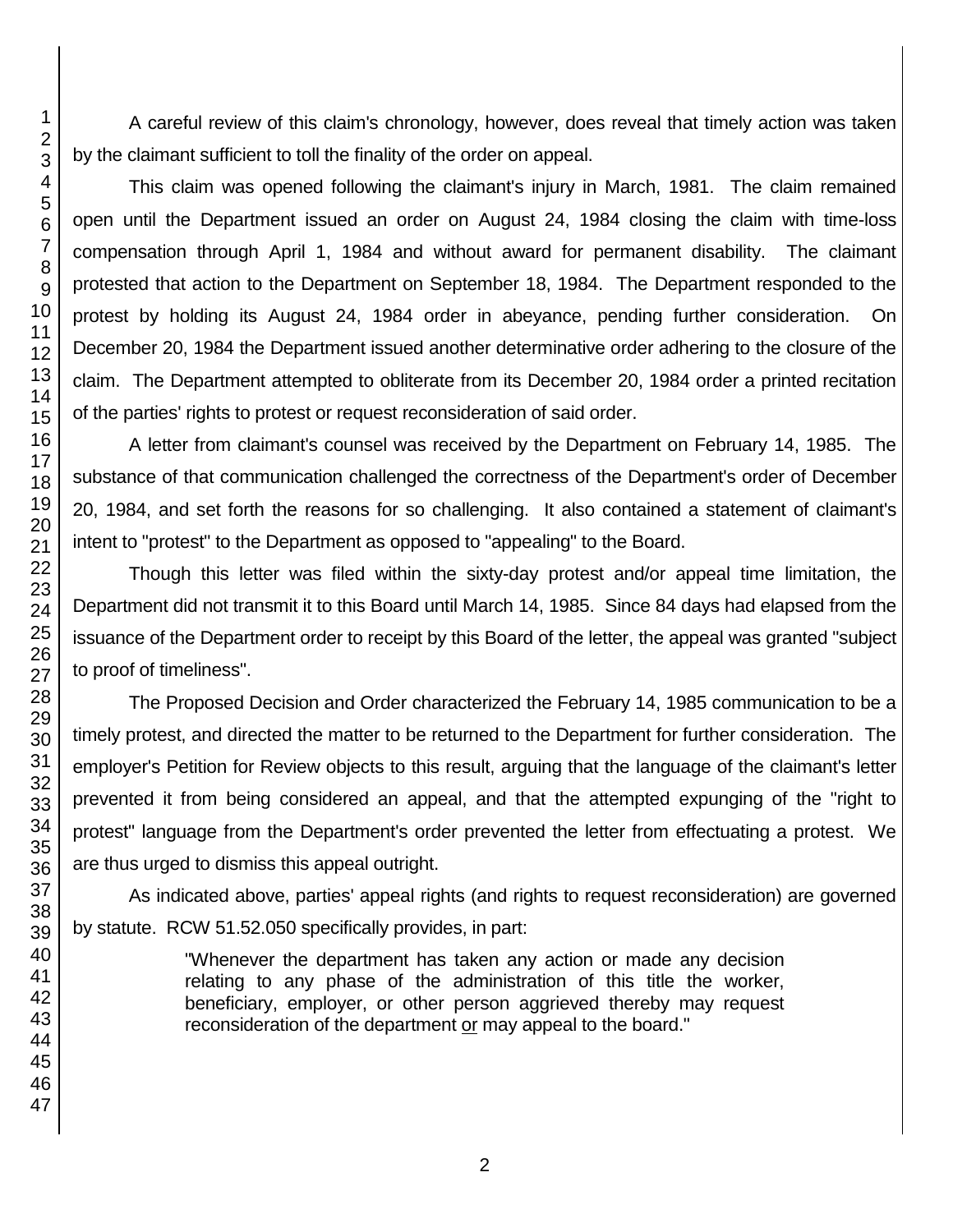Because parties' enjoyment of review and appeal rights is regulated by the law creating those rights, we do not believe an attempted expunging of the protest language from the face of an order can, by that act alone, completely divest an aggrieved party of its review rights.

Nevertheless, the statute is silent and does not mandate or specify action the Department is to take upon receipt of a timely protest. When read together, RCW 51.52.050 and 51.52.060 permit that either a protest or an appeal may be filed with the Department. It appears to remain within the Department's discretion, when it has made no representation that a further determinative order will be issued, to determine whether the document challenging its order is to effectuate a protest or an appeal.<sup>1</sup> In this case, the Department advised the parties of its probable determination at the time of its order by attempting to obliterate, i.e., "x-ing out" that portion of its printed form explaining the request for reconsideration alternative. The fact that claimant's February 14, 1985 letter attempted to alter the Department's choice merely provided the Department with notice of claimant's intent and could not operate to bind the Department to entry of a further order.

However, we believe the letter of February 14, 1985 did operate to toll the finality of the December 20, 1984 order. Fifty-six days elapsed between the date of the Department order and the letter's filing. The fact that the Department delayed in transmitting the matter to the Board is inconsequential to the claimant's rights herein. The letter of February 14, 1985 must properly, under the circumstances of this case, be considered a notice of appeal. Pursuant to RCW 51.52.060, the notice of appeal appears to have been timely filed and this Board must take jurisdiction over the appeal. Any other result would be untenable. We cannot believe that the legislature intended that the appeal rights of a party feeling aggrieved by a Department order, whether that party is a claimant or an employer, could be legally foreclosed by an administrative practice of "x-ing out" certain information on rights on a printed form, or by administrative delay in forwarding a document expressing dissatisfaction with a Department decision from one agency to another.

Accordingly, the Proposed Decision and Order of June 20, 1985 is set aside and this appeal is remanded to Industrial Appeals Judge Ethel Williams to hold further proceedings on the merits of the

l

 The Department's determinative orders generally contain language in bold-faced type that a "further appealable order will follow" upon receipt of a request for reconsideration. This Board has in other cases directed the Department so to do where it is clear that only a request for reconsideration was intended by the aggrieved party. But here that "promise" was attempted to be obliterated from the printed form. Since no such obligation is created by statute, the Department's obligation to act on the instant protest is not bound by such "promissory" custom.